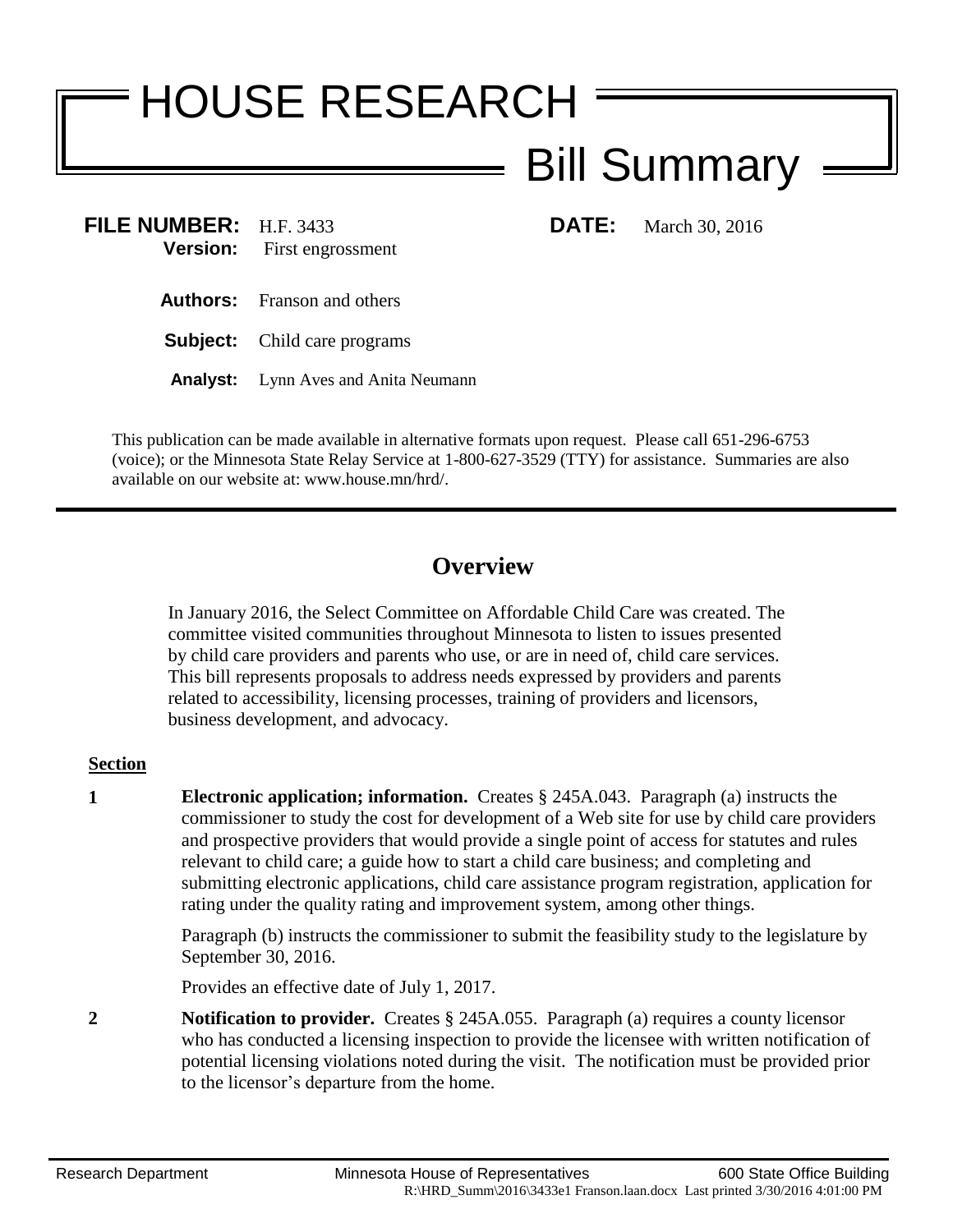#### **Section**

Paragraph (b) clarifies that by issuing the required notification to the licensee, the licensor is not relieved from notifying the commissioner of the violation as required by statute or rule.

**3 Training for county licensing staff on family child care and group family child care requirements; supervision.** Creates § 245A.55. Paragraph (a) establishes an eight-hour preservice training requirement for county licensors.

> Paragraph (b) requires the commissioner to increase training and oversight of county licensors. Requires the commissioner to conduct at least biennial reviews of county performance.

Paragraph (c) instructs the commissioner to provide notices annually to county licensors and their supervisors on new laws relating to family child care and group family child care that were enacted during the previous 12 months.

**4 Child care provider liaison and advocate.** Requires the commissioner of human services to create a full-time position to act as a liaison and advocate for child care providers.

Provides an immediate effective date.

#### **5 Legislative task force on child care.**

**Subd. 1. Creation.** Creates a task force to evaluate issues related to affordability and accessibility of child care.

 **Subd. 2. Membership.** Provides that the task force will be composed of eight legislators.

 **Subd. 3. Duties.** Lists the issues that may be considered by the task force including, but not limited to: child care costs, accessibility, training requirements for providers, uniform training requirements for county licensors, and streamlining paperwork requirements.

 **Subd. 4. Recommendations and report.** Requires the task force to issue a report to the legislature and governor by December 31, 2016.

**Effective date.** Provides an immediate effective date and a sunset date of December 31, 2016.

**6 Child care business development; appropriation.** Paragraph (a) appropriates an unspecified amount in fiscal year 2017 from the general fund to the commissioner of employment and economic development for grants to local communities so that the communities can increase the number of child care providers. Provides allowable uses for the grant funds. Requires the commissioner to give priority to greater Minnesota communities with a shortage of child care providers.

> Paragraph (b) requires grantees to report program outcomes to the commissioner by September 30, 2017.

Paragraph (c) requires the commissioner to report outcomes to the legislature by January 1, 2018.